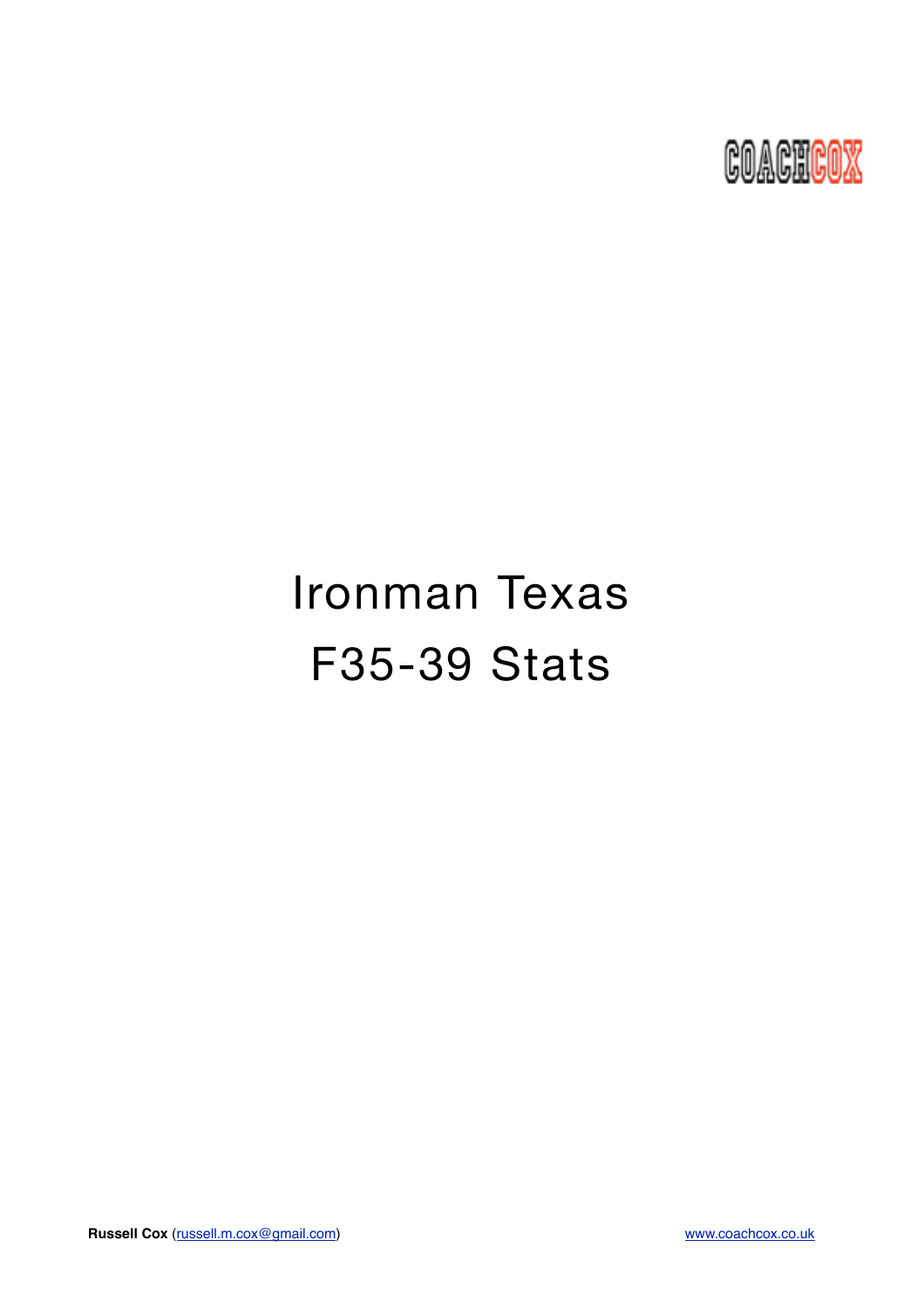## F35-39 Summary Statistics

| Year    | <b>Finishers</b> | F35-39 Finishers | Male Winner's Time | <b>Female Winner's Time</b> | <b>F35-39 Winner's Time</b> |
|---------|------------------|------------------|--------------------|-----------------------------|-----------------------------|
| 2011    | 2004             | 95               | 8:08:20            | 8:57:51                     | 10:51:35                    |
| 2012    | 2022             | 88               | 8:10:44            | 8:54:58                     | 9:53:59                     |
| 2013    | 2055             | 104              | 8:25:06            | 8:49:14                     | 10:18:34                    |
| Average | 2027             | 96               | 8:14:43            | 8:54:01                     | 10:21:22                    |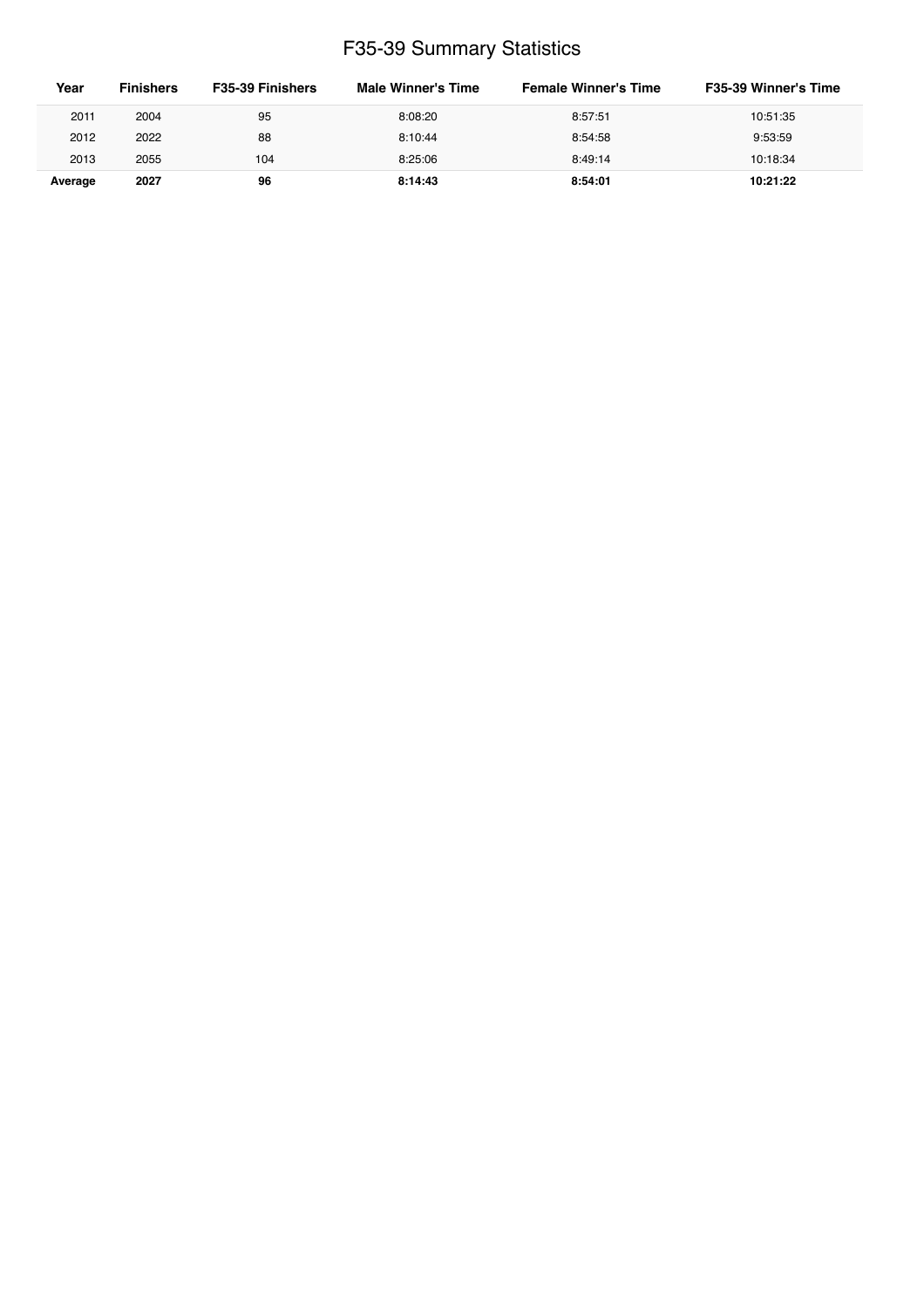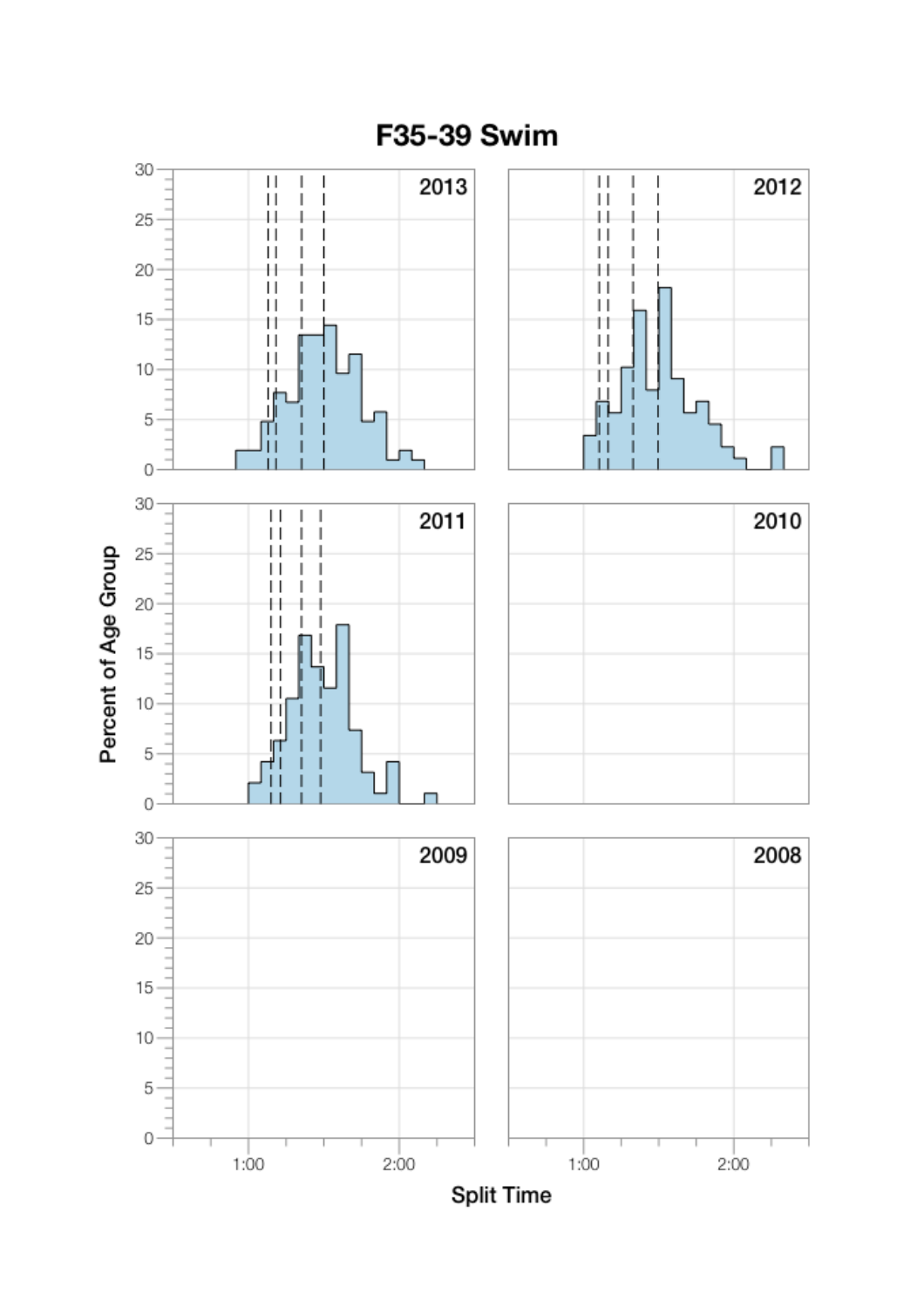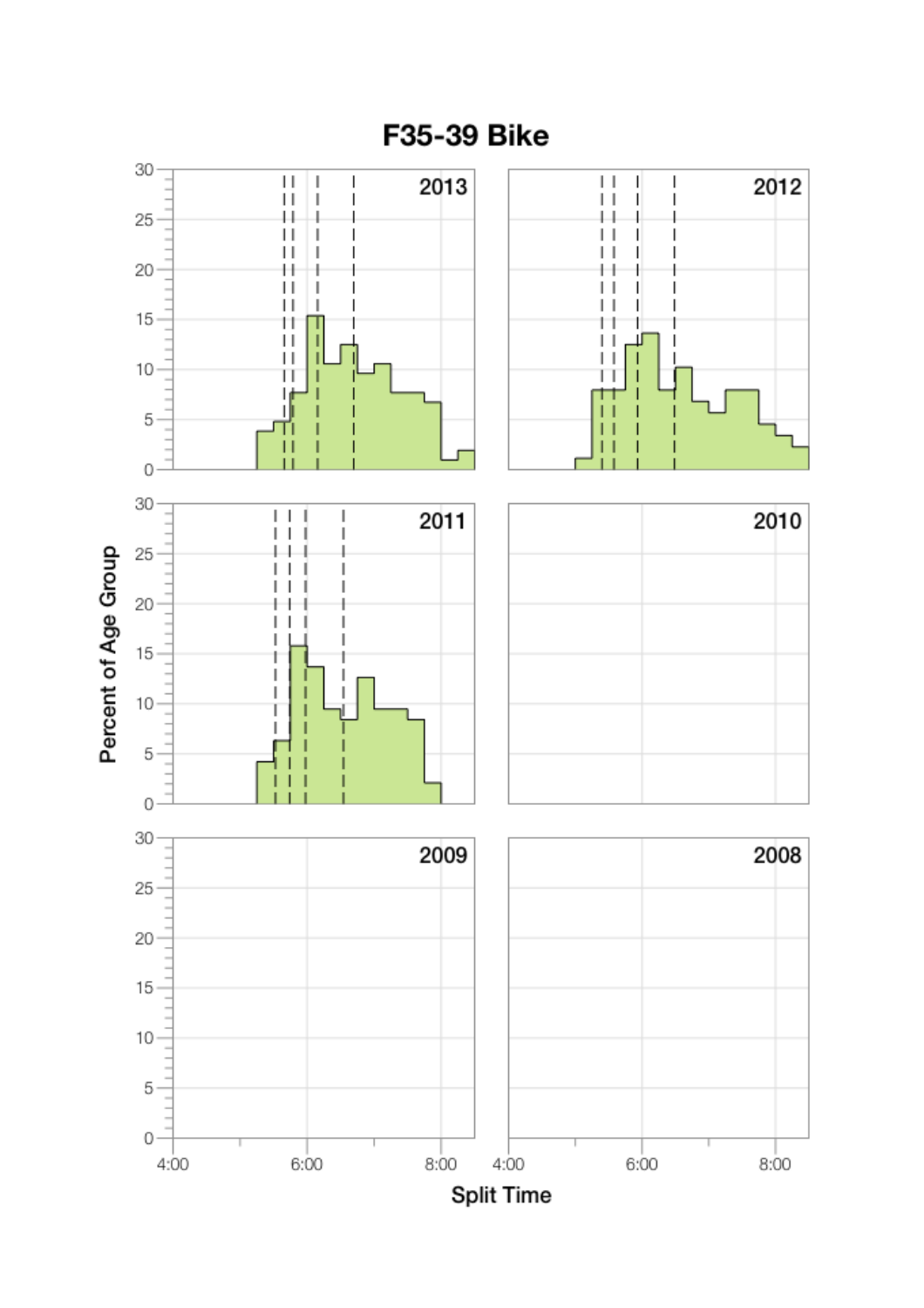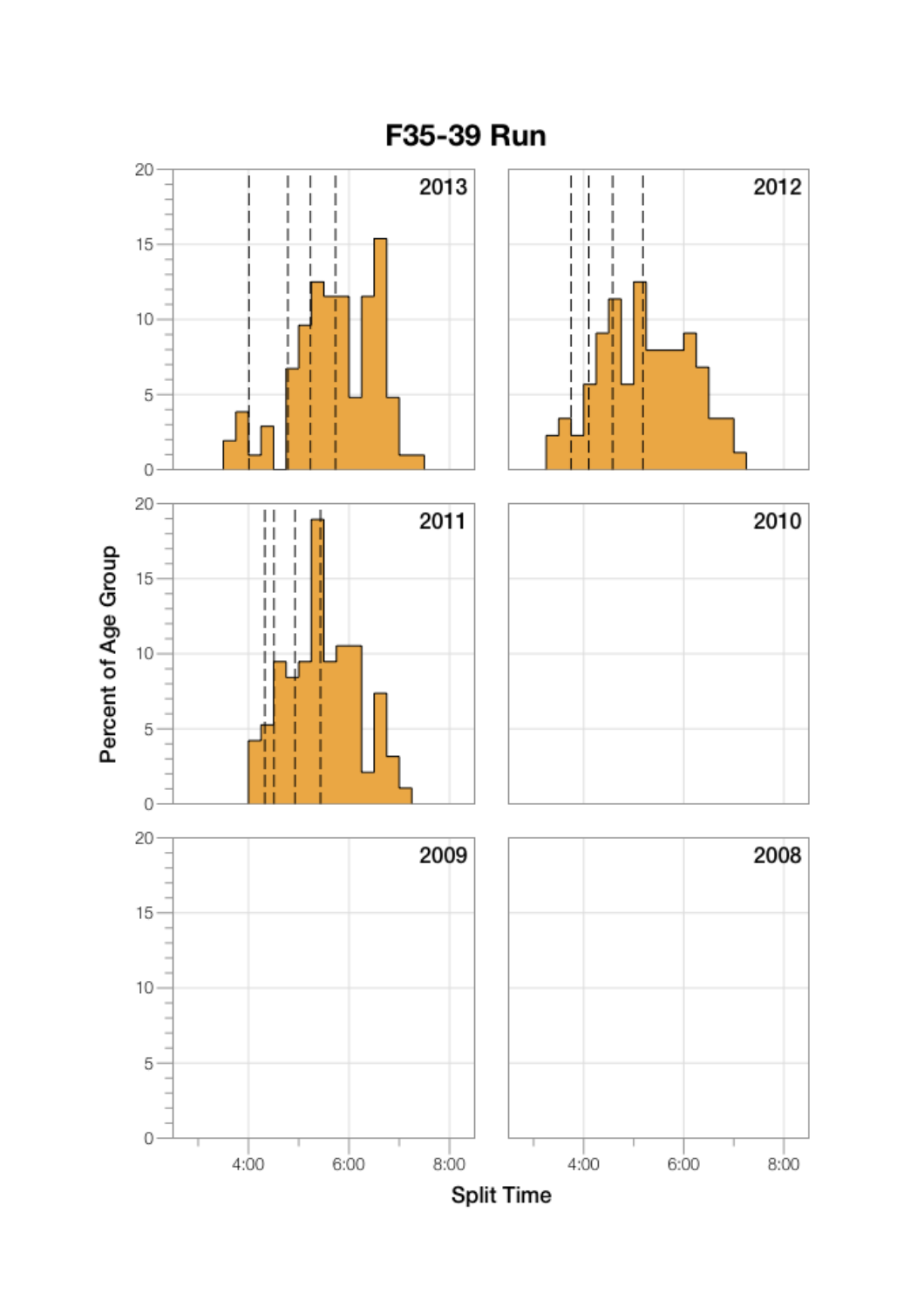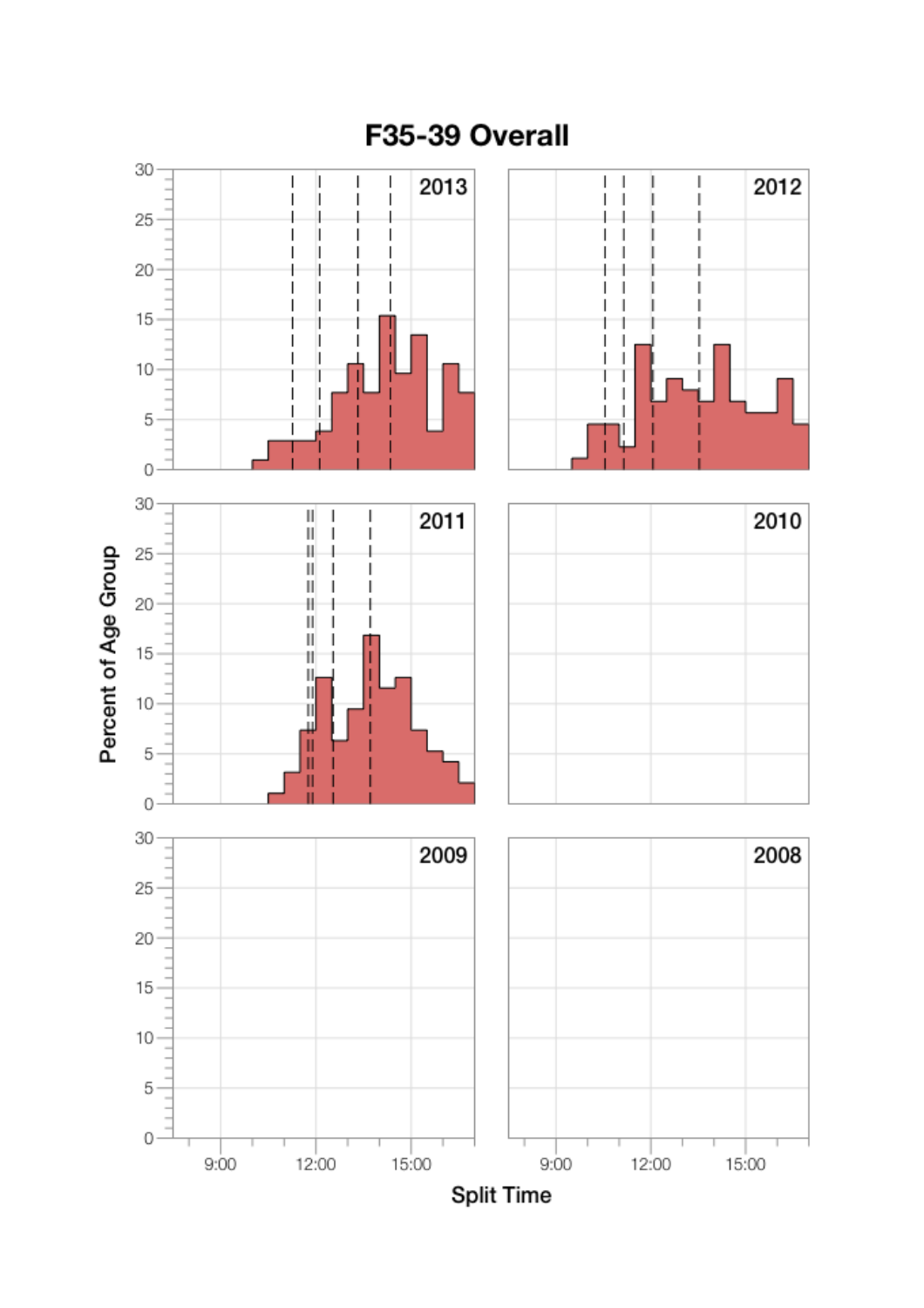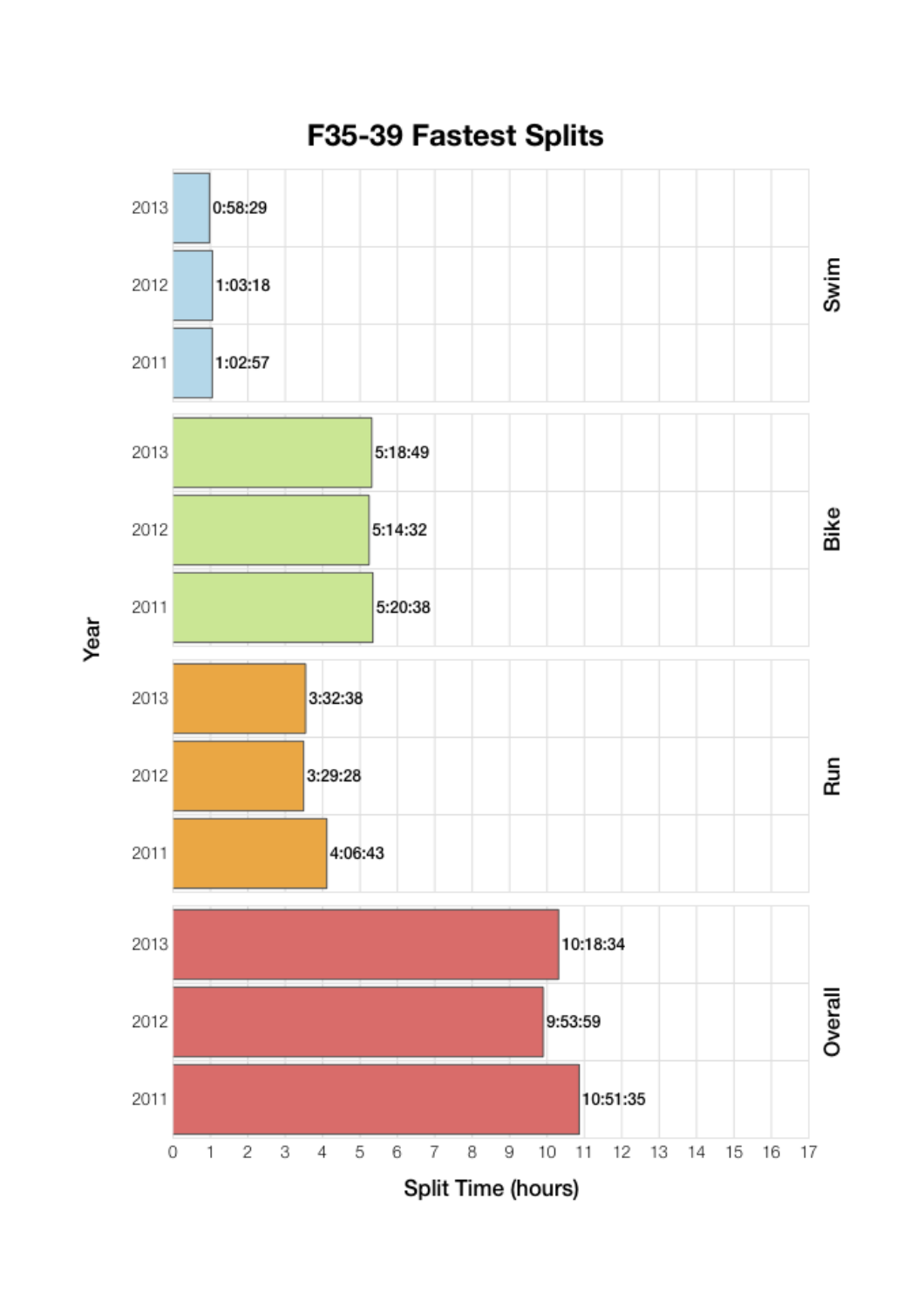

Year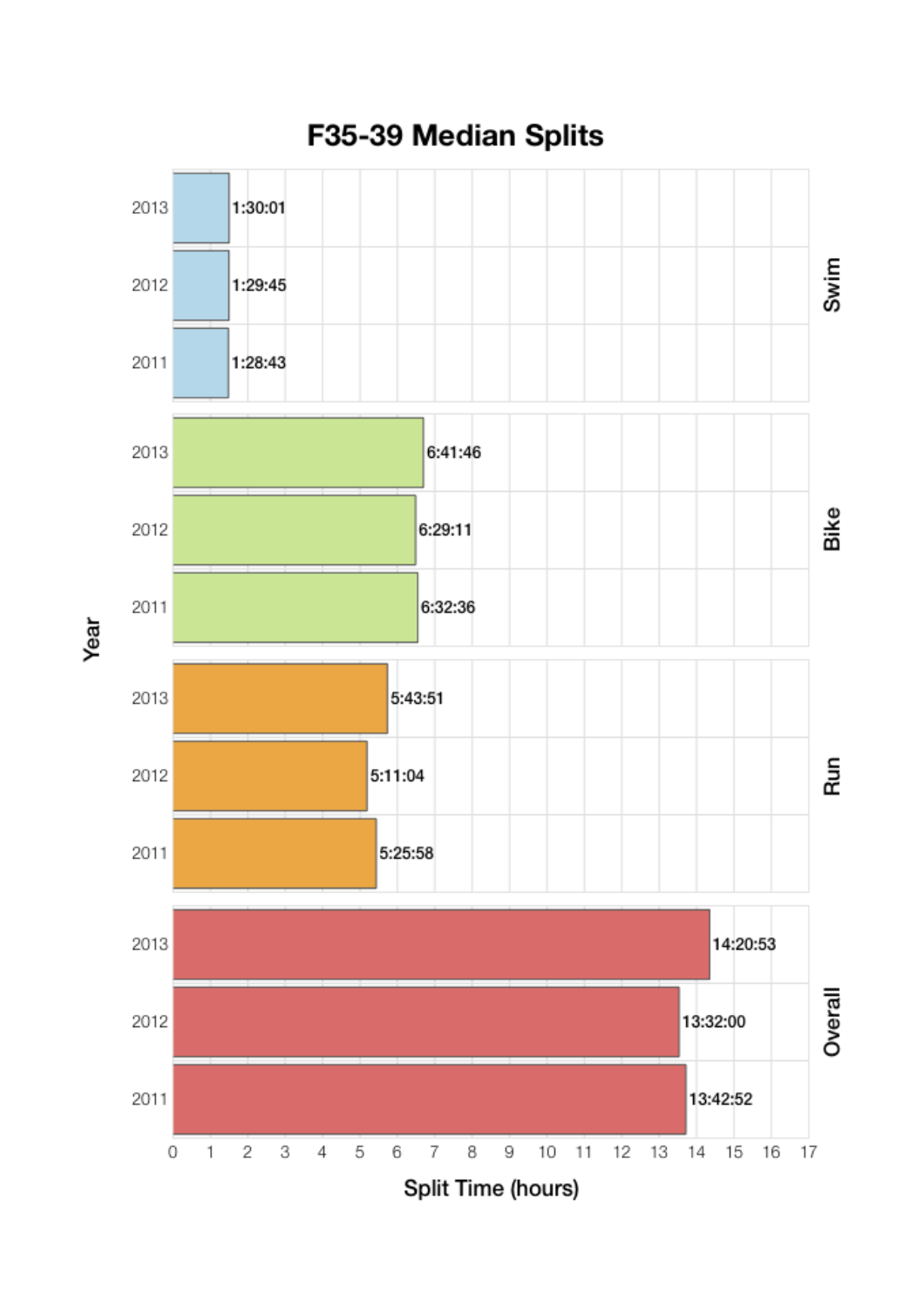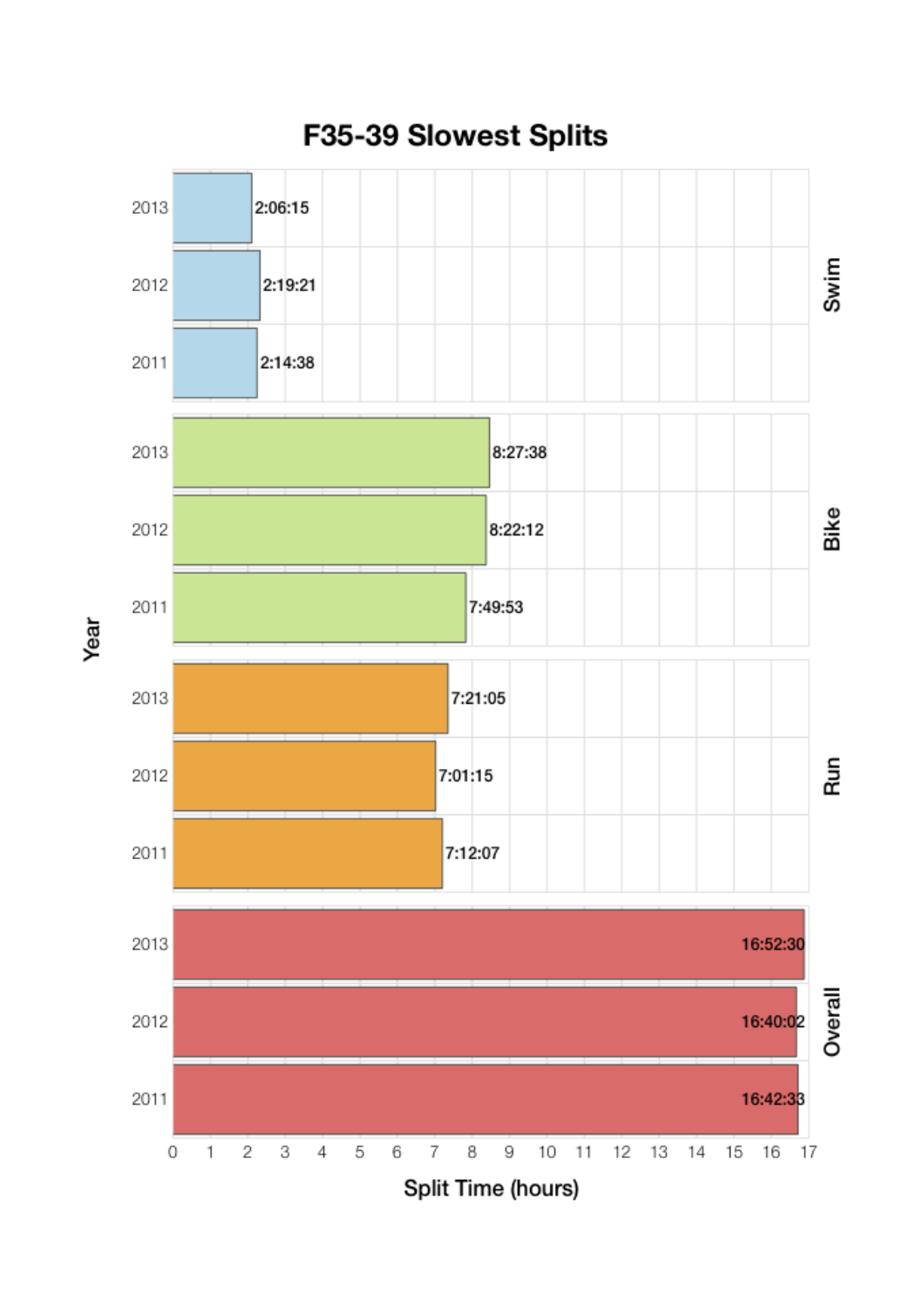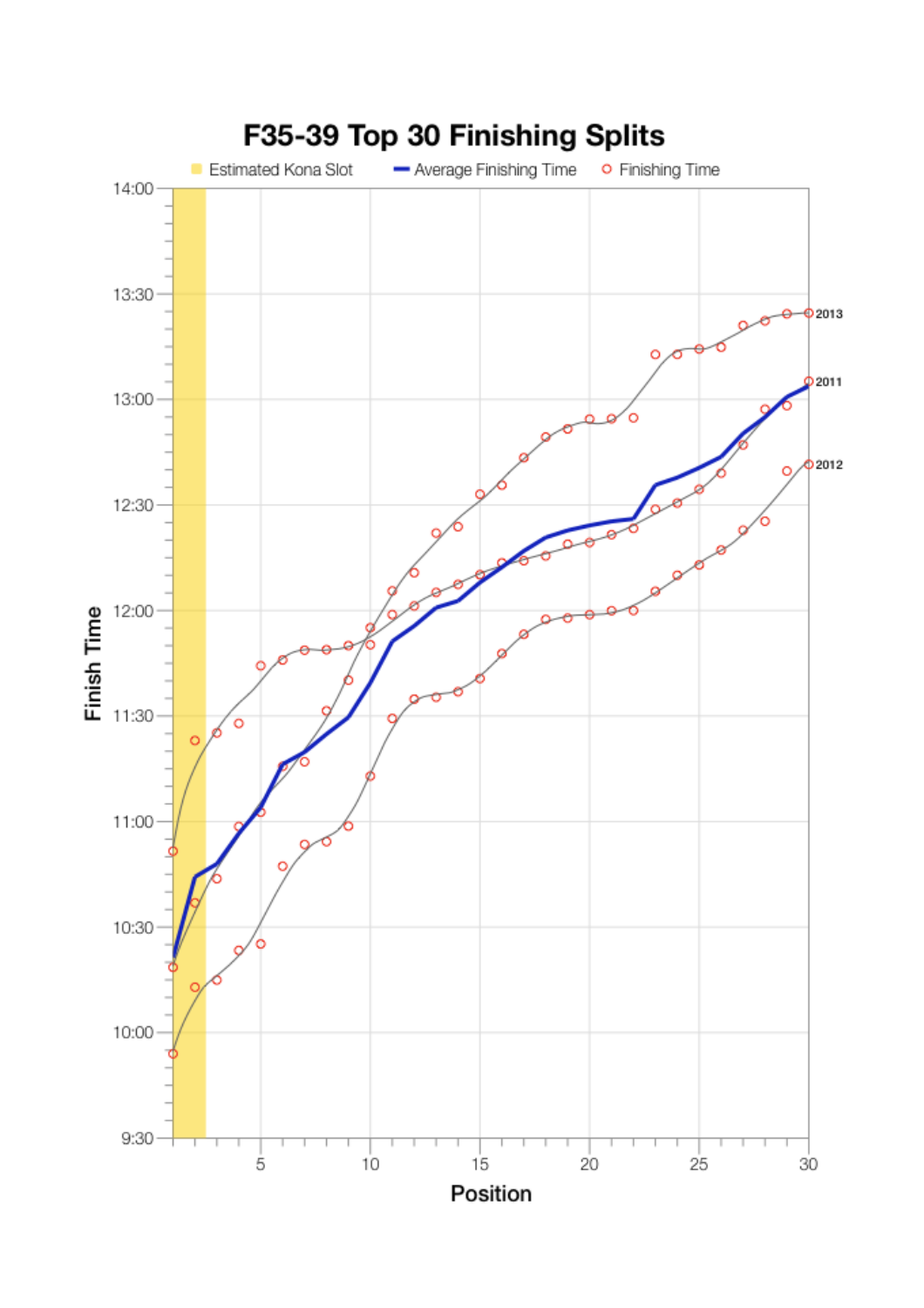## F35-39 Top 10 and Kona Times and Splits

| <b>Position</b>                   | <b>Swim Time</b> | <b>Bike Time</b> | <b>Run Time</b> | <b>Overall Time</b> |
|-----------------------------------|------------------|------------------|-----------------|---------------------|
| <b>Average Male Winner</b>        | 0:52:39          | 4:26:55          | 2:50:45         | 8:14:43             |
| <b>Average Female Winner</b>      | 0:53:47          | 5:06:32          | 3:07:36         | 8:54:01             |
| <b>Average 1st Age Grouper</b>    | 1:07:36          | 5:22:59          | 3:44:18         | 10:21:22            |
| <b>Average 2nd Age Grouper</b>    | 1:14:20          | 5:34:56          | 3:46:02         | 10:44:16            |
| Average 3rd Age Grouper           | 1:10:03          | 5:24:06          | 4:06:02         | 10:47:58            |
| Average 4th Age Grouper           | 1:20:39          | 5:29:57          | 3:58:16         | 10:56:38            |
| Average 5th Age Grouper           | 1:15:50          | 5:29:34          | 4:08:44         | 11:04:02            |
| Average 6th Age Grouper           | 1:20:40          | 5:46:04          | 4:01:03         | 11:16:18            |
| Average 7th Age Grouper           | 1:18:34          | 5:45:29          | 4:05:21         | 11:19:44            |
| Average 8th Age Grouper           | 1:07:22          | 5:38:34          | 4:30:27         | 11:24:52            |
| Average 9th Age Grouper           | 1:15:42          | 5:41:21          | 4:23:21         | 11:29:38            |
| Average 10th Age Grouper          | 1:16:36          | 5:54:31          | 4:18:16         | 11:39:26            |
| <b>Kona Qualifier Average</b>     | 1:10:58          | 5:28:58          | 3:45:10         | 10:32:49            |
| <b>Top 10 Age Grouper Average</b> | 1:14:44          | 5:36:45          | 4:06:11         | 11:06:25            |

### **Texas 2013**

| <b>Position</b>                   | <b>Swim Time</b> | <b>Bike Time</b> | <b>Run Time</b> | <b>Overall Time</b> |
|-----------------------------------|------------------|------------------|-----------------|---------------------|
| <b>Male Winner</b>                | 0:54:54          | 4:29:07          | 2:56:18         | 8:25:06             |
| <b>Female Winner</b>              | 0:54:02          | 4:42:29          | 3:07:27         | 8:49:14             |
| 1st Age Grouper                   | 1:10:31          | 5:24:12          | 3:36:20         | 10:18:34            |
| 2nd Age Grouper                   | 1:26:22          | 5:29:23          | 3:32:38         | 10:36:54            |
| 3rd Age Grouper                   | 1:07:41          | 5:26:38          | 3:59:52         | 10:43:45            |
| 4th Age Grouper                   | 1:12:21          | 5:46:06          | 3:51:20         | 10:58:36            |
| 5th Age Grouper                   | 1:12:02          | 5:39:48          | 3:55:57         | 11:02:39            |
| 6th Age Grouper                   | 1:08:48          | 6:05:18          | 3:52:21         | 11:15:41            |
| 7th Age Grouper                   | 1:16:56          | 5:45:15          | 4:05:05         | 11:17:00            |
| 8th Age Grouper                   | 0:58:29          | 5:18:49          | 5:05:31         | 11:31:29            |
| 9th Age Grouper                   | 1:25:31          | 5:39:36          | 4:27:27         | 11:40:11            |
| 10th Age Grouper                  | 1:19:58          | 6:02:16          | 4:23:15         | 11:55:06            |
| <b>Kona Qualifier Average</b>     | 1:18:26          | 5:26:47          | 3:34:29         | 10:27:44            |
| <b>Top 10 Age Grouper Average</b> | 1:13:51          | 5:39:44          | 4:04:58         | 11:07:59            |

#### **Texas 2012**

| <b>Position</b>                   | <b>Swim Time</b> | <b>Bike Time</b> | <b>Run Time</b> | <b>Overall Time</b> |
|-----------------------------------|------------------|------------------|-----------------|---------------------|
| <b>Male Winner</b>                | 0:53:36          | 4:25:43          | 2:46:55         | 8:10:44             |
| <b>Female Winner</b>              | 0:53:32          | 4:45:52          | 3:11:09         | 8:54:58             |
| <b>1st Age Grouper</b>            | 1:03:44          | 5:14:32          | 3:29:52         | 9:53:59             |
| <b>2nd Age Grouper</b>            | 1:07:27          | 5:28:22          | 3:29:28         | 10:12:54            |
| 3rd Age Grouper                   | 1:11:19          | 5:19:54          | 3:37:05         | 10:14:57            |
| 4th Age Grouper                   | 1:20:06          | 5:23:09          | 3:33:12         | 10:23:23            |
| 5th Age Grouper                   | 1:07:53          | 5:20:47          | 3:48:51         | 10:25:12            |
| 6th Age Grouper                   | 1:19:44          | 5:35:24          | 3:44:11         | 10:47:19            |
| 7th Age Grouper                   | 1:05:50          | 5:35:02          | 4:03:23         | 10:53:30            |
| 8th Age Grouper                   | 1:12:02          | 5:47:57          | 3:46:00         | 10:54:17            |
| 9th Age Grouper                   | 1:10:35          | 5:26:11          | 4:11:57         | 10:58:42            |
| 10th Age Grouper                  | 1:05:29          | 5:38:40          | 4:19:46         | 11:12:56            |
| <b>Kona Qualifier Average</b>     | 1:05:35          | 5:21:27          | 3:29:40         | 10:03:26            |
| <b>Top 10 Age Grouper Average</b> | 1:10:24          | 5:28:59          | 3:48:22         | 10:35:42            |